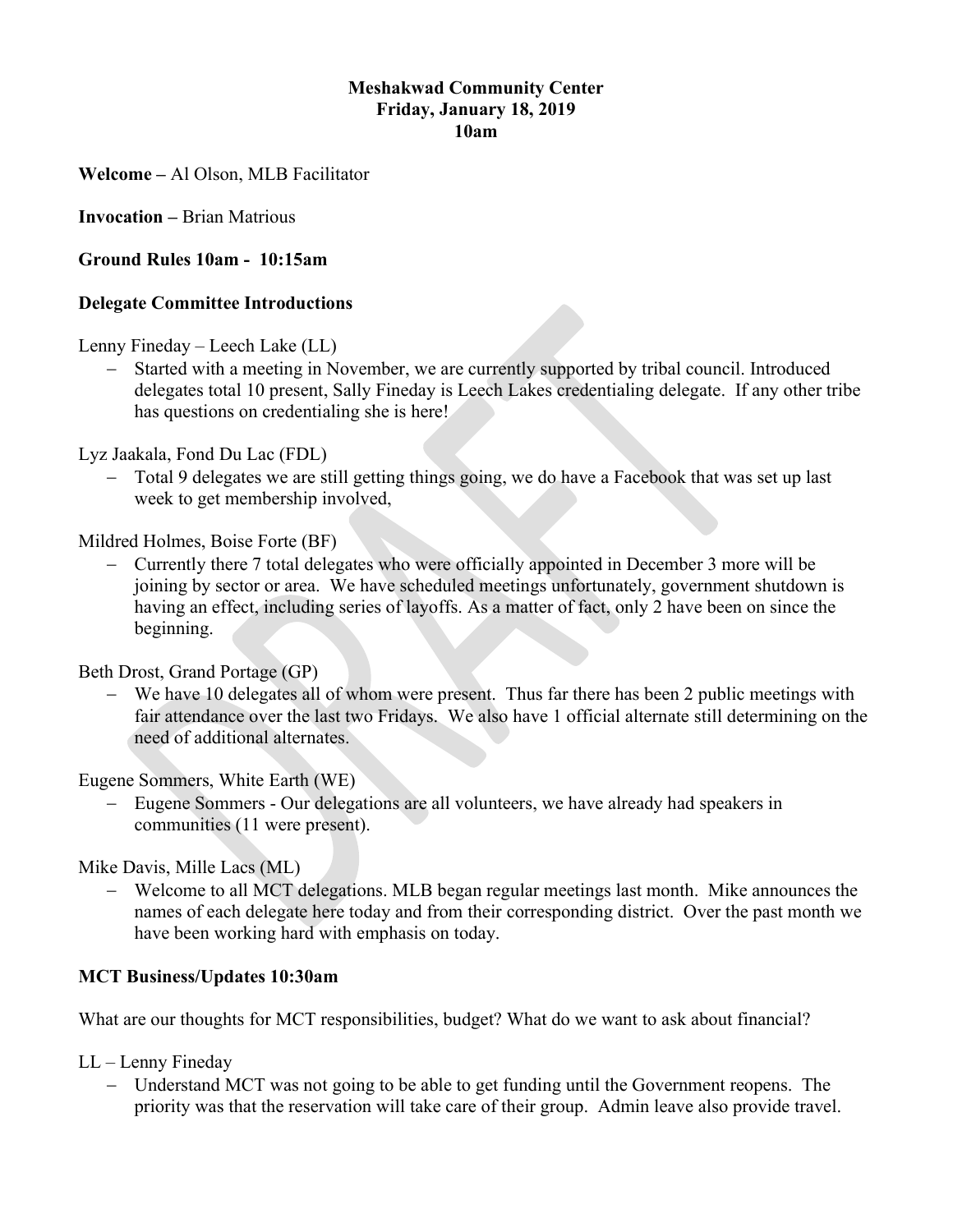Govt shutdown has impact, - they will continue to work and be here. Sally wants to be on the finance committee.

- FDL Janis Fairbanks
	- Commented that she had called Gary Frazier asking about funding for 2019. Frazier said he will
	- apply to the same source as last year, but did not know whether the application will be funded. A
	- current budget request exists to the FDL Reservation Committee to see whether the FDL delegates
	- will get funding. Let's make sure we open for anybody who is interested in being on this financial group.

### MLB - Al Olson

- Budget committee should come together. Michele to my left, can accumulate a list throughout the meeting.
- BF Mildred Holmes
	- Tribal council is currently supporting our efforts. They are tracking their business for them for future budget needs.

## $GP - XXXX -$

- Tribal council is supporting.

### White Earth - Jo Lynn

Expressed interest to be part of the budget committee.

### ML – Mick Davis –

Within our delegation we are working on budgets, the tribe stands behind us in our efforts.

#### BF – Sidra Starkovich

- Find new funding, self-governance, would like to be on the committee.

## BF – Darren Landgren

 After looking back at the notes from our November meeting at Fond Du Lac BIA should pay for the room and light meals only, they will continue to work on travel expenses. Everyone keep your receipts.

MLB - Al –Get a vote from each reservation for finance committee –

## ROLL CALL

Leech Lake – Lenny Fineday aye; Fond Du Lac - Janis Fairbanks aye; Boise Forte – Mildred Holmes aye; Grand Portage –Beth D., aye; WE – Jolyn aye; Mille Lacs – Mike Davis aye.

## Individuals Identified:

- LL Sally Fineday
- FDL Janis Fairbanks
- BF Sidra Starkovich
- $GP Rob Hull$
- WE –Eugene Summers -later identified Jolyn will take Eugene's place on the committee.
- ML –Michele Palomaki was later identified to be on the committee.

FDL – Janis Fairbanks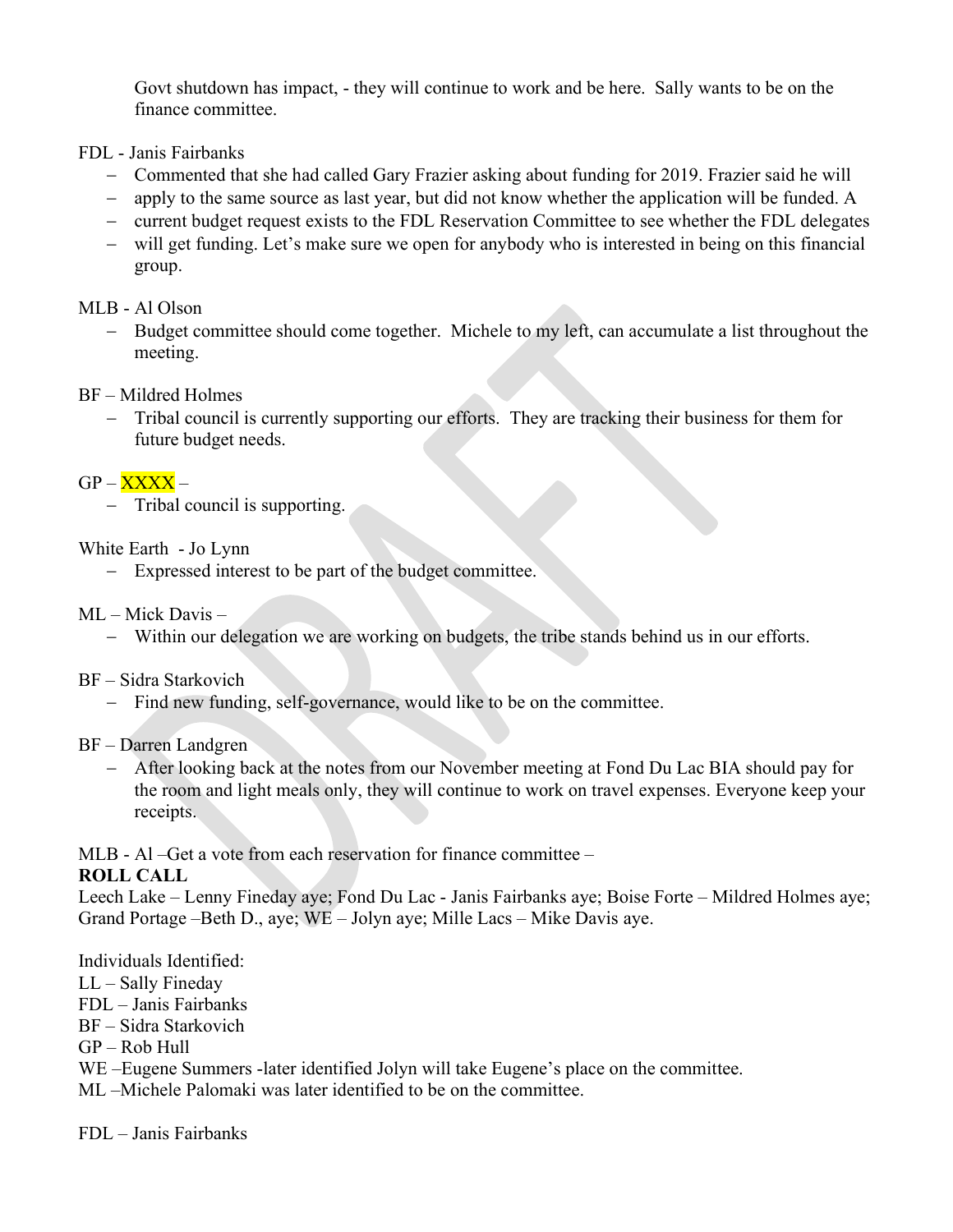Advocated we all need to find and continue searching for funding. There are more money sources out there so let's put the pressure on our own tribes and MCT.

# **Meeting Minutes**

MLB – Al looking for suggestion how we as a delegation want to do minutes, internally each tribe or MCT.

- LL Lenny
	- Currently posting on websites and facebook. Whomever is hosting takes cares of meetings. Each delegation has their own recorder.

### FDL – Janis-

Should work make sure there is consistency in the format of the minutes. But it is hard for a delegate to fully participate in the meeting and also take notes. We should have somebody separate to do this who will be the main minute taker, with each reservation reviewing those notes for accuracy.

 $GP -$ 

 More notes the merrier I do them for our group. I also have web experience and can assist other tribes in building social media Darren Landgren.

#### WE – Collette

- If each host tribes does this this will put a different spin on the minutes as it will be from their view point?
- GP –Jay
	- Perhaps we should send our own tribe notes to the host tribe? Do we want a complete list?

ML – Mike –

- The host tribe should do minutes, we will have another set to share when we meet again.

WE –

 Everyone take their own minutes and post them on the MCT Delegate website that will create a library of all tribe's minutes.

#### GP – Theresa

- If the host tribe types the minutes, it should then be sent to each tribe to allow changes or revisions.

#### Leech Lake – Lenny

 We should be practical about this – we don't want to have too many hands in. Let's identify a recording secretary for each tribe and they will be the one responsible to review. We simply don't need the extra confusion.

#### FDL - Janis

 Official recording person for FDL is John Roterman. The main point is we must SHARE. MCT should do the minutes for us, and then delegates review. Format and template are an important issue as we move forward.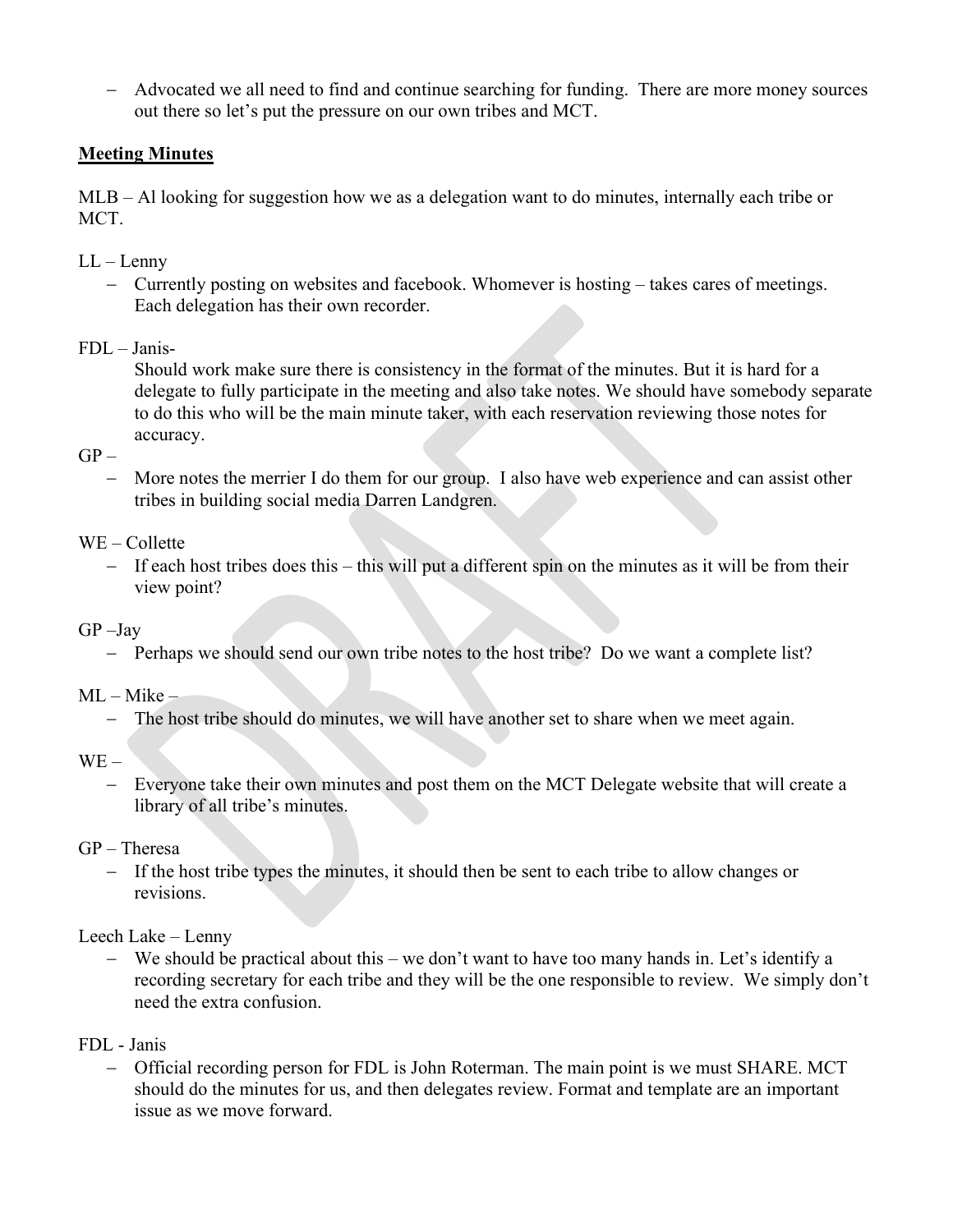BF – MCT should be note taker. They create format.

WE – Each tribe don't forget we should seek help from GP for our social media.

GP –I agree, MCT should do our notes.

MLB – host tribe.

Break 11:05 – 11:15pm

MLB - Al – who will do minutes?

MLB – Michele

- I will follow the format on record from MCT's 9-10-2018 meeting, to continue a precedence already set and if MCT does they will continue to use this format.

FDL- GP – FDL okay with MCT but can we TELL them to do this? Leech Lake – MCT is not present to this meeting – we can define this.

NOTE OF RECORD: LL – Let's be clear about this who will pick the ball back up if it is dropped. Everyone here will have to do this.

LL - Lenny – let's ensure each tribe does review.

Boise Forte offered and will address this request with MCT.

Irene Benjamin – MLB

- Non-delegates present – will you hear us? MLB - Al – tribal members are always welcome to move forward with their identified district delegates. You will get opportunity today during the caucus session.

BF – anybody can talk but delegates will have the vote.

GP

 One week we start our community meetings, is one-week enough time for a host tribe to get the minutes done. We should have future meeting minutes be typed as the meeting is happening. This will be a great aide to the accuracy and relevancy of notes, including timeliness.

# MLB – Michele

- No problem should have notes out by Monday and review and revisions should be submitted by end of day Wednesday.

11:45 – Lunch – 1pm

# Caucus 1pm-2pm

# Determine Priority Topics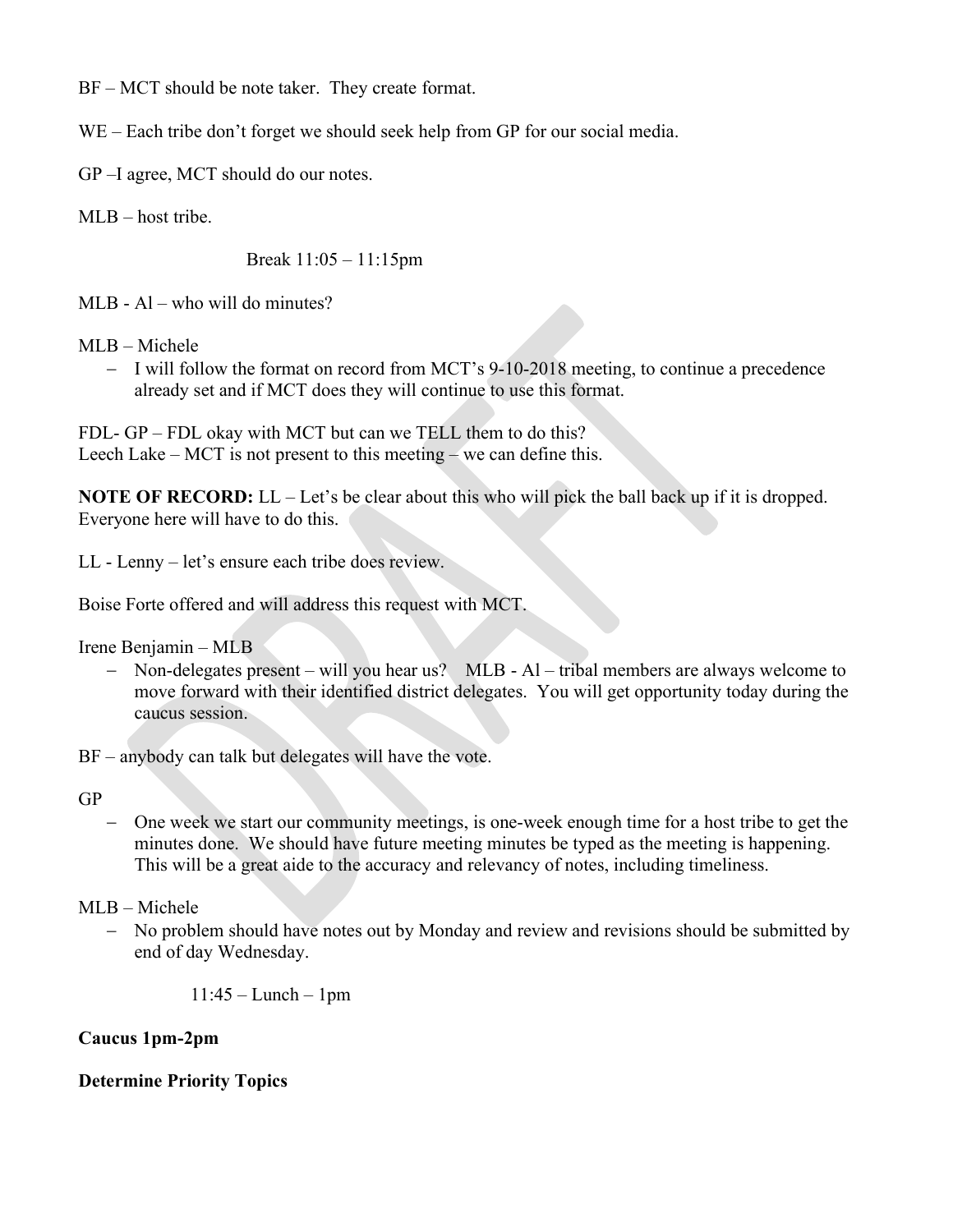MLB – Al Olson - each tribe will meet with their own audience tribal members to discuss priority topics. 3 will be identified from each tribe when we re-convene.

Leech Lake – Lenny Fineday

- $\triangleright$  #1) Seeking procedures in the convention including an outline of rules, for
- $\triangleright$  consistency.
- $\triangleright$  #2) Consensus as a rule. 5-10 minutes discussion, if no consensus, break from bands
- $\geq$  into clans. They point out the inequity of the voting body where 75-80% equal one third of the
- $\triangleright$  vote.
- $\triangleright$  #3) Govern ourselves, and to reinstitute the clan system.

Fond Du Lac – Wayne Dupuis

- $\triangleright$  #1) Anishinaabeg Gidizhitaawinaanin....Great Law of the land. Rename How do we come to agreement and negotiate among one another (tribes)?
- $\triangleright$  #2) Rights of Members to include positions and running for office.
- $\triangleright$  #3) Preamble to provide guidance and direction to how we relate.

Boise Forte –

- $\triangleright$  #1) Preamble
- $\triangleright$  #2) Enrollments
- $\triangleright$  #3) Revise Constitution.

Grand Portage

- $\triangleright$  #1) Preamble define who we are, how we want to conduct business.
- $\triangleright$  # 2) Communication Structure.
- $\triangleright$  #3) Revise Constitution references to 2005 and 2007 and the constitution convention will follow notes made from this group who were proactive and provided documentation.

White Earth –

- $\triangleright$  #1) Stay with all bands (follow traditional clans).
- $\triangleright$  #2) Interpretation of the Constitution lengthy discussion Article 14 referendum has never been challenged
- $\triangleright$  #3) Tribal members from TEC to RBC address trespass issues what about outside organizations such as National Association for Public Defense.

Mille Lacs –

- $\triangleright$  #1) Preamble
- $\geq$  #2) Education/Communication
- $\triangleright$  #3 Revise/Rewrite

Boise Forte – announced that the next meeting date will be Friday, February 15, 2019. The room rates are \$77. There is a block of 40 rooms under MCT Delegates.

MLB – Al Olson –

 Recognized that two reoccurring topics had occurred instead of calling for a vote, it was suggested we take the top 2 #1) Preamble & #2) Communication and Education and go back to our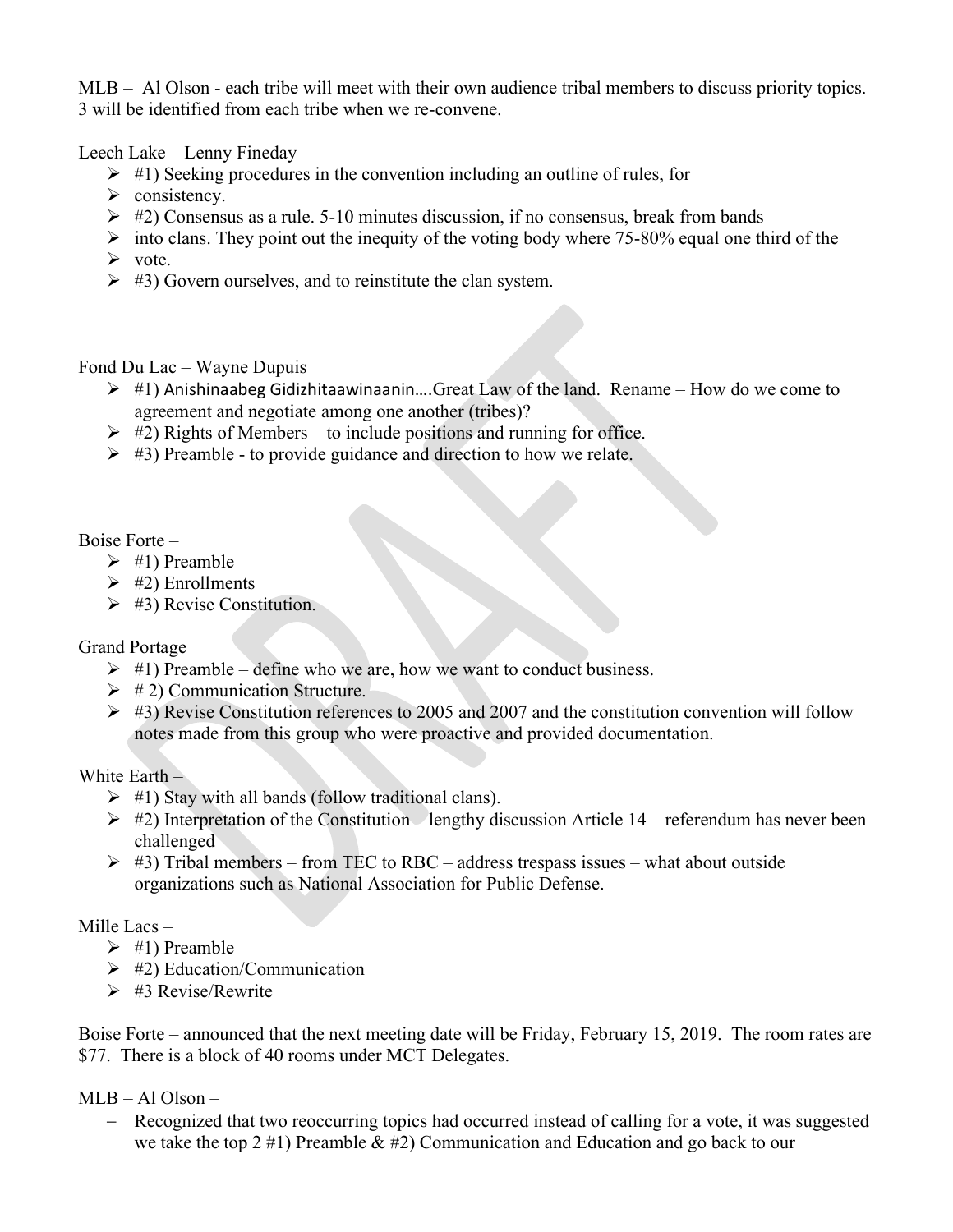communities and they would be moved under new business on the next agenda. Since we are still evolving with all communication even amongst the 6 tribes – it is vital that we are able to come back together as a group and share our experiences. Both the challenges and successes will be beneficial, and we won't have to re-create the wheel.

## Next Agenda Items under New Business/Updates

- $\geq$  #1 Preamble
- $\geq$  #2 Communication/Education

## Unfinished Business/Update

 $\triangleright$  MCT to do minutes?

Grand Portage has a host date of May 17, 2018. Room Rate \$60-\$70.

# Conclusion

MLB – Al Olson we have completed the agenda and have an *option* to close the meeting. (2:40pm)

East Lake tribal member asked that we stay with the time identified and have open session.

- MLB Al Olson
	- In agreement and again clarified this is "all a work in progress" and since this was our first agenda and official gathering – the Q & A section can be carried through on future agendas. There are committed band members here, and some would certainly stay to talk more even after the closing of the meeting.
- MLB Irene Benjamin
	- Stated as a tribal member that it would be convenient to have one centralized meeting location for these MCT Delegate meetings.
- MLB Mike Davis felt it is important that all tribes have an opportunity to host this event.
- FDL once we have finished, we should additionally write in Ojibwe.
- ??? let's make sure our meetings stay with the  $3<sup>rd</sup>$  Friday of every month.

## WE

 Perhaps to err on the side of safety, we should choose a more central location for the winter months for our meetings.

## **WE**

 "Consensus" let's make sure all understand that consensus means we are all in agreement with something being brought forward. This term should not be used prior to delegation voting or input.

East Lake – Michaa Aubid